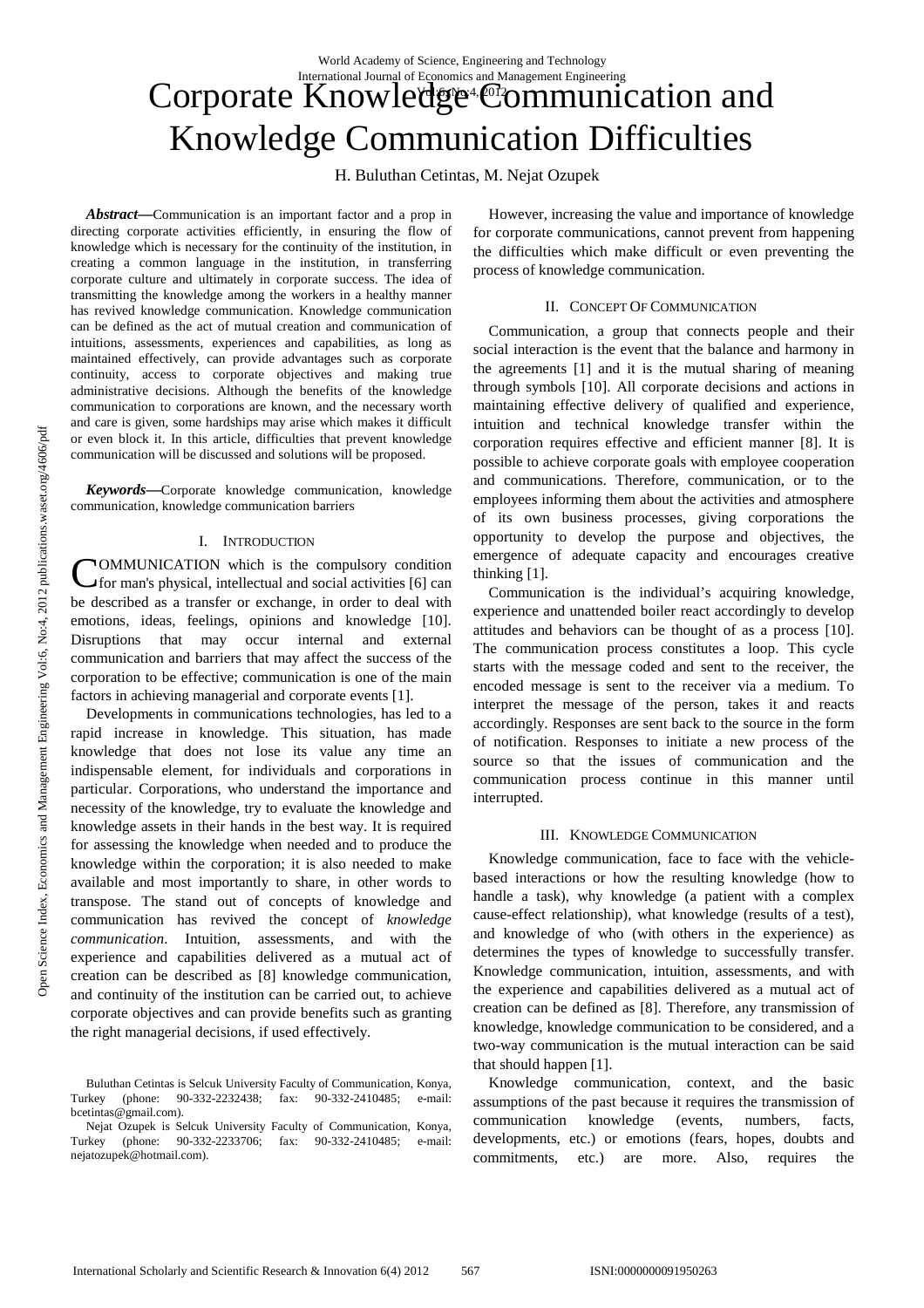communication of personal intuition and experience. In knowledge communication, information and emotions are transmitted. However, a certain type, as well as their context and in this context consists of re-regulation of intuition, the creation of new perspectives and new skills can be used in obtaining [8].

## IV. KNOWLEDGE COMMUNICATION BARRIERS

To create behavior or an idea, to transfer the message to forward facing is defined as the basic purpose of communication, people learn by doing, and will accept messages sent to influence them and to guide them to a specific behavior. To ensure effective communication must have certain features that are essential elements that make up the communication process. According to Dawson excellent, effective and quality communications between a communications utopia because people, consciously or unconsciously deteriorating due to a number of emerging or misinterpreted [1]. Therefore, although sometimes with communication features needed items not provided the requested effective communication [4].

Factors that cause this condition and prevent the knowledge communication, the knowledge elements that make up the communication process as a person, knowledge, communication channel, and context can be evaluated under the headings. Factors that prevent knowledge communication from Eppler [8], adapted the classification of the factors that prevent knowledge communication in the Muller [12] were used.

## *A.Barriers Caused by People*

People related to the obstacles, is one of the barriers to knowledge communication. The formation of the source and the receiver of the communication process, people make it necessary to examine the impediments of two parts.

## *1. Barriers Related to the Source*

It is the source through the communication process components which start the sequence. The source of the message and the receiver's feedback encoder is a party waiting to be found. Existing knowledge, experience and communication environment according to warnings from the moment describe the environment, as determined by the mental messages by encrypting the channel and the means chosen by the buyer sends [10]. Obstacles related to the source are given below:

*a. Indifference to the sharing of knowledge:* At the beginning of the obstacles encountered in communicating knowledge that individual are reluctant to share knowledge. Professional advancement of knowledge as a force to cause the award or the promotion of knowledge sharing to prevent. The power of knowledge to people who own stores of knowledge will be maintained, considering lose share in the value of knowledge. In addition, individual goals, personal relationships, and concerns, may lead to reluctance in sharing knowledge and intuition [9].

*b. Lack of the ability to share knowledge:* We evaluate other people's situations or events, such as his own presumption, and often consider the case of error (False consensus effect). This is closely related to the other barrier, projectionism. Projectionism, the other party to understand the subject in assuming that he has the same level of knowledge [9]. One of the important elements of the transmission of knowledge, individual properties is owned by the person. The ability to share knowledge and knowledge of the source, coding and sending the message that will be effective and meaningful way so that the message can easily be coded, the receiver is able to create the desired effect. Otherwise, the encoded message is incomplete and inadequate, readily understandable correctly or may cause a different behavior [1]. Knowledge sharing is a problem with other knowledge related to the ability to stifle the message detail (overloading the communication with the details). Technical terms and jargon of professional use large amounts of knowledge can lead to communication problems [8].

*c. The receiver's ideas about the source:* The receiver's ideas about the source, is one of the major obstacles is caused by people. Personal goals, feelings, values and habits, influencing the formulation of symbols that make up the message and incoming messages to individuals may lead to negative or indifferent attitude. The receiver's attitude toward the source, the confidence and belief in the evaluation of source messages in the future are important factors [4]. Therefore, resource, knowledge, experiences, history and physical condition due to characteristics such as trust and reputation on the receiver of the communication process becomes difficult the realization of high-quality format [1].

## *2. Barriers Related to the Receiver*

The receiver gives the effectiveness of constructive communication, solving and evaluating the person taking the source encodes the meaning of the communication process as is a lot of important. Barriers related to the receiver and can be examined under four headings:

*a. Indifference to assimilate the new knowledge:* The receiver to contact the person who is related to the receiver at the beginning of the obstacles that are involuntary and indifferent. There are several reasons for disinterest. Some of them come from outside the institution solely for the knowledge on the various reasons to reject others, and refuses to trust the knowledge produced within the corporation. On the other hand due to the personal characteristics of people who do not accept the advice is to receive and share knowledge. In addition, the knowledge within the corporation who do not accept obsolete and do not want to renew themselves, can be found in some groups [9]. These people have passed the state of defense against new knowledge and reluctant to acquire new knowledge.

*b. Perception failure:* Luhmann's (1975) perception, sense organs organize and interpret the data received with the surrounding objects and events in the process of signification. In this process, the individual's situation, values, needs and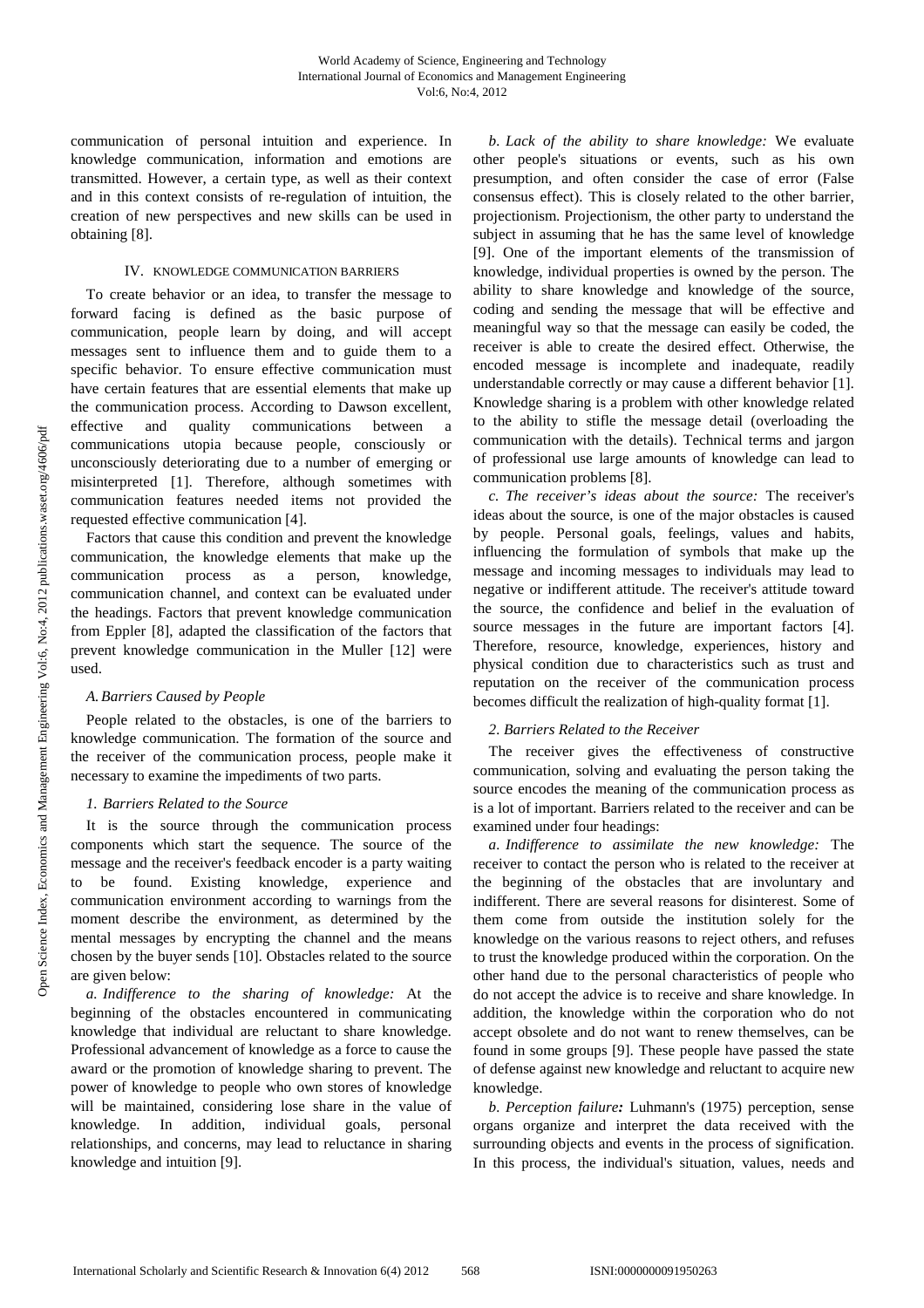expectations of the individual, social and cultural environment grew, individual knowledge, experience plays an active role in, and factors such as physical characteristics. These factors, selection and evaluation are usually referred to as a filter or measure Cutler [10]. Communication plays an important role in the process of detection of each message; the transmitter consists of detection and the detection result of the communication process acts as a filter [4].

*c. The disability to keep the new knowledge:* Lack of knowledge or knowledge obtained from the receiver's particular to the wrong reasons such as inexperience with Communicate in interpretation and knowledge to be closed against the recommendations of this kind can lead to obstruction.

*d. The receiver's ideas about the source:* One of the obstacles related to the receiver, and her disbelief of the resource, such as a lack of buyer confidence in the negative cases. Negative thoughts, is an important factor in preventing the establishment of effective communication. Negatively related to the receiver receiving the notices referred to it because of the ear, blocking a strong opinion, Cassandra syndrome is called [9]. Do not take into account the value of the source and the receiver does not need knowledge of data communication is very difficult, mutual relations and trust can be damaged [8].

## *B.Barriers Caused by Knowledge*

Institutions, competition, innovation, creativity and productivity in order to achieve inner and outer circles of knowledge are the institutional processes that they use has become an important and a priority. Innovation, creativity and come up with strategies for today's competitive structure, corporate knowledge is considered as a strategic asset and a factor of production. In this context, knowledge communication barriers in the knowledge source can be examined under three headings:

*1. Limitations arising from the nature of knowledge:* Knowledge has some features as dynamic, complex, personal and flexible. These features, as well as some limitations bring the benefits they provide.

*2. Ambiguity:* Knowledge communication uncertainties, including the knowledge communication in one of the obstacles. Perception is based on the uncertainty of meaning and structure of the message, as well as the person perceives to be closely related to the properties lies in the [10]. Ambiguities, the meaning of the message, waiting for response and uncertainty about the response time, discrepancies between knowledge contained in the message with the required knowledge and content of the message clear and simple ways, such as may occur in the absence [1].

*3. Failure in compliance with regulations for the purpose:* Knowledge and communication that serves as a communication bridge between the source and target largely determines the success of the message that [10]. Therefore, a knowledge message should be remarkable and be set up with a common language. It must create motivation on the receiver and should not include unnecessary words. It should be clear and understandable and able to contact the receiver in accordance with the value judgments. Also the subject that interests the encoder and the receiver should be closely associated.

# *C.Barriers Caused by Communication Channel*

Communication occurs, the message being sent is sent by sense due to the perception and interpretation. Contact the source and the receiver will take place when they take the same meaning to the message. Therefore, the selected communication channels and tools to achieve the objectives of this communication are of great importance. To whom, for what purpose, what is delivered, to be used is determined by the channel and means of communication [10]. Therefore, the communications problems that may occur, directly affects the knowledge communication. Prevents the channel from this context can be examined in three chapters:

*1. Connection failure:* The departments within the authority, departments and units who are able, in a structure will be easily organized, corporate communication; communication of the knowledge will not be realized or will take place very difficult.

*2. Noise:* Noise, affecting the normal flow of communication and the flow of communication are factors that glitch. Coding of the message to resolve the noise that affects the whole process of communication, the message is correct or prevent the receipt of a complete [6], [1].

*3. Data loss:* Corporate hierarchy and formal structure of the corporation, communication barriers can pose. Corporations, center or turns into more complex structures, communication channels, channel extension and obstacles arise. Technical errors in communication channels and the riots posts loss, to postpone or cause misunderstanding [4]. Information overload is called the excess burden of knowledge is worthless, and the ordinary as well as knowledge for the institution may lead to missing an important and valuable knowledge. On the other hand the use of terminology that is incorrect or missing may result data loss in interpersonal communication.

# *D.Barriers Caused by Context*

Context, communication takes place the physical, social, psychological and temporal environment. Every communication, historical, technological, psychological and teleological conditions occur when shaped. All the elements brought together by an experienced in the past, gives rise to the context of communication [6]. The format and content of communication as a variable affecting the context of the message determines how to interpret expand significantly [10]. In this context, the context can be evaluated from the block of three chapters:

*1. Barriers related to the structure, organization and functioning of the society:* Society is composed of culturally similar groups. These groups are connected to a common culture, common language use, and extends deeper into the cultural similarities [7]. Communication between the only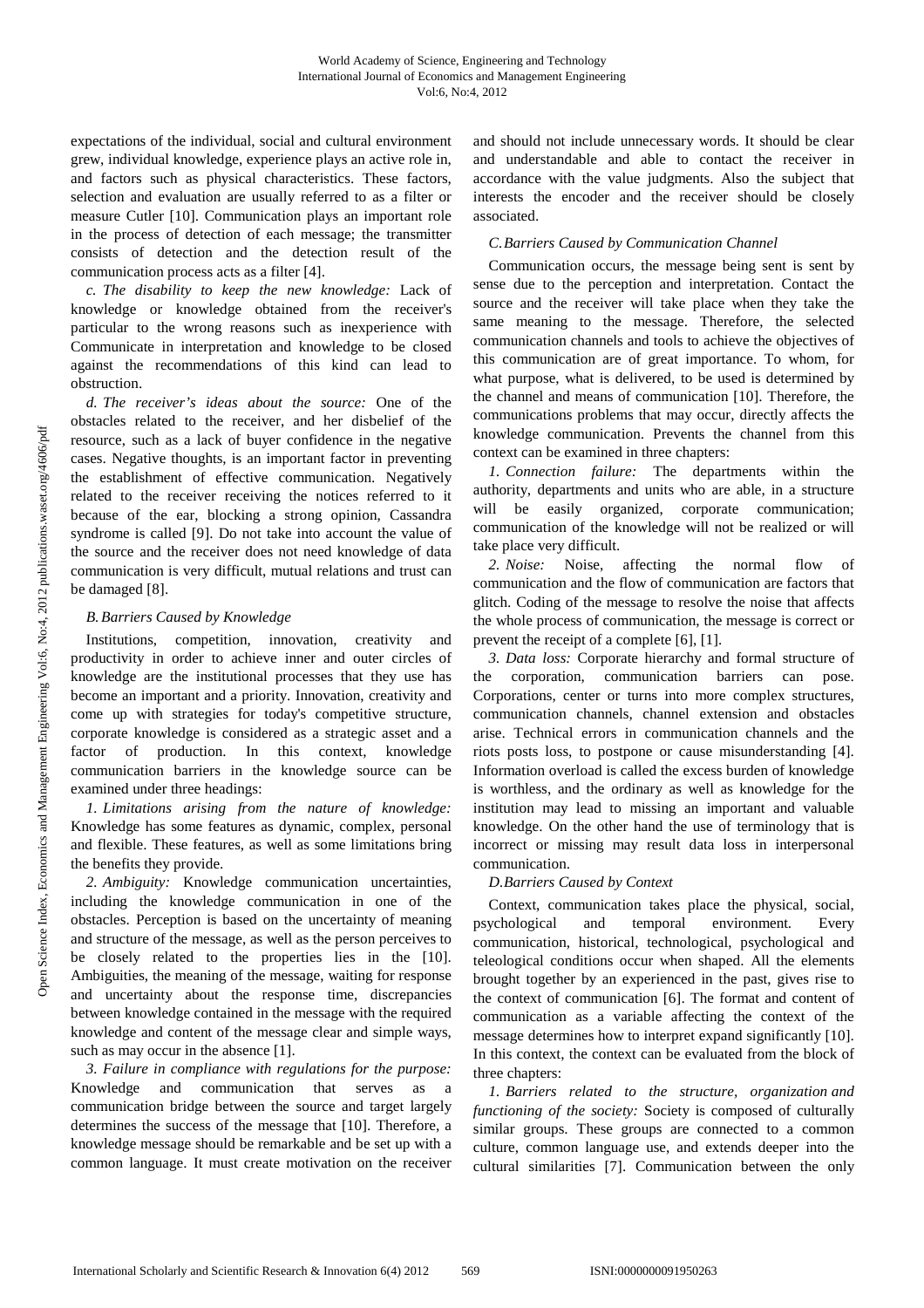people is not achieved in their social context and in light of what we sense takes place between the worlds and cultural icons. Therefore, communication, mutual interactions with the people who have the same or similar symbols and the symbols for both parties for playing something similar to occur. In this respect, icons, messages, and events for people giving meaning, interpretation tools [10]. The lack of people with common symbols or icons, such as the common things or situations, knowledge can lead to communication barriers.

*2. Barriers related to the structure, organization and functioning of the corporate:* Corporate structure is one of the important factors that affect the sharing of knowledge communication. In organization and process of corporate, many communication barriers may occur at different levels. Corporate barriers can be summarized corporate size, attitude of managers, management style, corporate culture, organization of corporate and amount of knowledge sharing as six chapters [1]:

*a. Corporate size:* As increase of operating areas and the number of members will cause corporate communications difficulties and communication systems, more are becoming more complex. The size and complexity of organizations can pose a major obstacle to transmission required knowledge to the members timely, fully and correctly. While the size of the corporate may destroy message and the complexity may impact the effectiveness of the message [4].

*b. Managers' attitudes and behaviors:* One of the obstacles related to corporate structure is the attitudes and behaviors of managers. Knowledge, knowledge sharing and knowledge communication required and the importance of not showing interest, not to support the necessary organizational infrastructure, not to develop policies about knowledge sharing and knowledge communication such as an incorrect or incomplete attitudes and behaviors exhibited by managers.

*c. Corporate's management style:* Management style is shaped by managers' attitudes and behaviors. Defects in the corporate's management style, corporate knowledge is insufficient or lack of communication policies, employee trust and respect each other causes a lack of proper knowledge communication so that the working environment and employees around common goals. Besides corporate's management style is shaping the corporate culture.

*d. Corporate culture:* Corporate culture is the sum of shared meanings, feelings, insights, philosophies, ideologies, expectations and attitudes. Shared fundamental values and norms, affects the behavior of individuals and directs them [2]. Therefore inappropriate corporate culture can lead to some of the obstacles for knowledge sharing and knowledge communication. Fear of being criticized by executives or other employees is one of these obstacles. As awarding is given to the individual efforts in knowledge sharing, people stock their knowledge and only share worthless knowledge so this situation can lead to reduced quality of the knowledge [2].

*e. Organization of the corporate:* Organizations, departments, units and groups in corporate communications with the time and manner that may cause loss of data can be organized. Lack of appropriate communication channels, preventing communication between the organization and the informal solid organizational structure [3] of knowledge can lead to knowledge communication barriers. On the other hand the knowledge has been exposed to unnecessary interference, corruption or unnecessary to go completions, knowledge decreases the effectiveness of knowledge communication [1].

*f. Amount of knowledge sharing:* Amount of knowledge sharing is another obstacle in knowledge communication. Excessive complacency or dissatisfaction with the transmitted knowledge may lead the receiver, the transmitted knowledge is required at the receiver, unease, or misunderstandings can lead to loss of time and effort.

The last barrier derived from the context is diversity of people's role and status:

*3. The role and status differences:* Social status in society can be reached with the use of valid measures of social value of a building, an assessment. Describes the place where that person's social status compared with others. The concept of social role, status, or fill a particular position, represents the expected behavior of person. Social roles, many of the criteria used to measure an individual's status as one of the patterns of behavior consists of both open and closed. Each role is a social content, content is always linked with other social roles and all roles in a more or less generalized, and each culture was standardized [7]. Often determined by status and role of social relations and the role and status is one of the obstacles related to the context. Role in determining the direction and frequency of communication and status differences [10] knowledge communication are important factors leading to obstruction.

## V. KNOWLEDGE COMMUNICATION SOLUTIONS FOR BARRIERS ENCOUNTERED

In order to produce solutions to the obstacles encountered in the context of first contact knowledge, communications should be taken into account. Moreover the source of knowledge to identify the obstacles to overcome communication barriers and develop solutions accordingly will be the right approach [4]. In this context, the possible solutions to the barriers encountered in knowledge communication, elements of knowledge communication are given below:

*A. Solutions to barriers caused by person:* To overcome the obstacles caused by person, first of all corporate knowledge policy and corporate knowledge culture should be created and developed. Thus the indifference to the knowledge needed can be precluded. On the other hand in order to increase the ability to keep the knowledge to work, people should be open to new ideas, opinions and attitudes of corporate employees, and employees must be trained to be flexible in the direction should be given time to learn new knowledge [11]. In addition, to eliminate the barriers caused by different perceptions of empathic communication efforts should be made in-house.